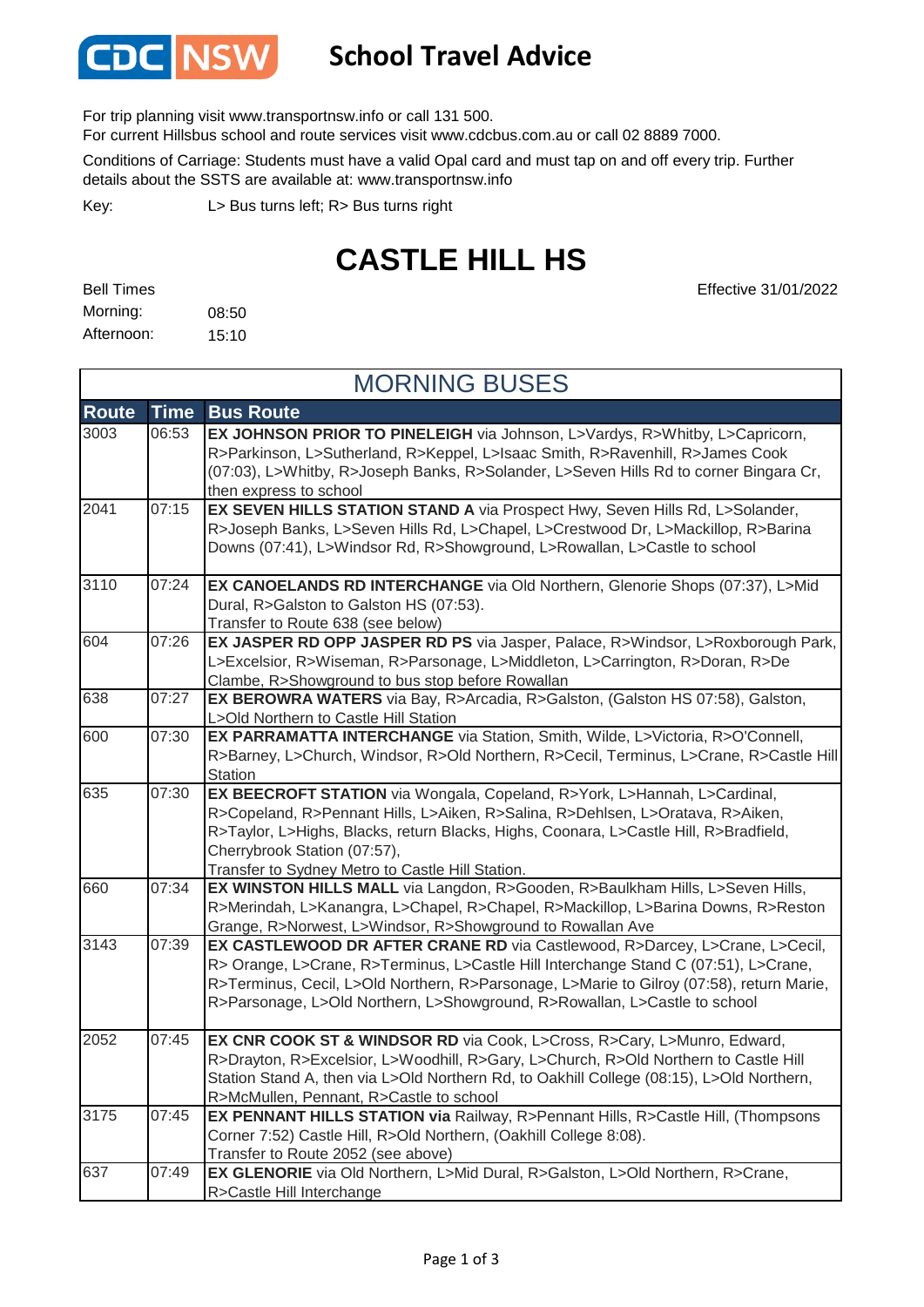## **CDC** NSW School Travel Advice

| <b>Route</b> | Time  | <b>Bus Route</b>                                                                       |
|--------------|-------|----------------------------------------------------------------------------------------|
| 662          | 07:57 | <b>EX ABBOTT T-WAY</b> via T-way, R>Old Windsor, L>Seven Hills, L>Chapel, L>Crestwood, |
|              |       | L>Saxonvale, L>Bella Vista Dr loop, L>Reston Grange, R>Norwest Blvd, L>Windsor,        |
|              |       | R>Showground, L>Gilbert, R>Tuckwell to Britannia                                       |
| 2045         | 08:01 | <b>EX KELLYVILLE HS</b> via Queensbury, R>York, Acres, L>Greenwood, L>President,       |
|              |       | R>Glenrowan, L>Wrights, R>Kings, Eric Cooper, L>Green, L>Showground, L>Rowallan,       |
|              |       | L>Castle to school                                                                     |
| 3036         | 08:05 | EX GLENHAVEN RD AFTER BANNERMAN RD via Glenhaven, R>Mills, L>Carinda,                  |
|              |       | R>Glenhaven, R>Evans, L>Grange, R>Greenbank, (Greenbank & Grange 08:20)                |
|              |       | L>Linksley, L>Ridgecrop, R>Gilbert, L>Showground, L>Rowellan, L>Castle to school       |
|              |       |                                                                                        |
| 3037         | 08:10 | <b>EX EVANS RD OPP AMELIA GODBEE AV</b> via Evans, L>Grange, R>Greenbank,              |
|              |       | (Greenbank & Grange 08:15) Greenbank Loop, R>Linksley, L>Ridgecrop, R>Gilbert,         |
|              |       | L>Showground, L>Rowellan, L>Castle to school                                           |
| 8023         | 08:14 | <b>EX GILROY COLLEGE</b> via Marie, R>Excelsior, R>Wiseman, R>Parsonage, L>Middleton,  |
|              |       | R>Carrington, R>Showground, L>Rowallan, L>Castle to school                             |
| 8109         | 08:20 | EX KNIGHTSBRIDGE SHOPS RIDGECROP DR via Ridgecrop loop, R>Gilbert,                     |
|              |       | L>Showground,L>Rowallan, L>Castle to school                                            |

| <b>AFTERNOON BUSES</b> |             |                                                                                                                                                                                                                                                                                                                                                                                                  |
|------------------------|-------------|--------------------------------------------------------------------------------------------------------------------------------------------------------------------------------------------------------------------------------------------------------------------------------------------------------------------------------------------------------------------------------------------------|
| <b>Route</b>           | <b>Time</b> | <b>Bus Route</b>                                                                                                                                                                                                                                                                                                                                                                                 |
| 2510                   | 15:15       | TO COOK ST OPPOSITE ORCHARD ST (First set down Excelsior Ave) Excelsior Ave,<br>R>Drayton, L>Edward, Munro St, R>Cary, L>Cross, R>Cook St to Cook St opposite<br>Orchard St.                                                                                                                                                                                                                     |
| 3509                   | 15:15       | To KNIGHTSBRIDGE SHOPS & GLENHAVEN via Castle, R>Rowallan, R>Patrick,<br>R>Britannia, L>Bounty, L>Tuckwell, R>Gilbert, L>Grange, R>Evans to Glenhaven Rd                                                                                                                                                                                                                                         |
| 3510                   | 15:15       | TO GLENHAVEN via Castle, L>Pennant, McMullen, R>Old Northern, R>Castle Hill<br>Interchange Stand C, Transfer to;<br>Route 651 to Beecroft (see below)<br>Route 632 to Pennant Hills (see below)<br>Then via L>Crane, L>Old Northern, L>Gilbert, R>Ridgecrop, R>Linksley, L>Greenbank, via<br>Greenbank Dr Loop, L>Grange, R>Evans, L>Glenhaven, Carinda, R>Mills, L>Glenhaven to<br>Bannerman.   |
| 3589                   | 15:15       | TO ROUND CORNER AND KENTHURST via Castle, R>Rowellan, L>Showground, R>Old<br>Northern, L>Cecil, Terminus, L>Crane, R>Castle Hill Interchange Stand A (15:26), L>Old<br>Northern, Oakhill College (15:33).<br>Transfer to Route 3566, 3550 (see below),<br>Then via R>Old Northern, L>Kenthurst, R>Dural St to Kenthurst PS (15:55).<br>Transfer to Routes 3542, 3585 and 3591 (see below)        |
| 2507                   | 15:16       | TO EAST BAULKHAM HILLS via Castle, R>Rowallan, R>Showground, L>Carrington,<br>L>Middleton, L>Parsonage, R>Coolong, L>Kerrs, R>Marie, L>Excelsior, R>Roxborough Pk,<br>L>Windsor Rd, L>Cook, L>Cross, R>Cary, L>Munro, Edward, R>Drayton, L>Excelsior to<br>Old Northern Rd                                                                                                                       |
| 8507                   | 15:17       | TO KNIGHTSBRIDGE via Castle, R>Rowallan, R>Patrick, R>Britannia, L>Bounty,<br>L>Tuckwell, R>Gilbert, L>2nd Ridgecrop Dr via loop to Samuel Gilbert PS                                                                                                                                                                                                                                            |
| 3508                   | 15:18       | TO SEVEN HILLS INTERCHANGE, EXPRESS TO GILROY COLLEGE, then L>Marie,<br>R>Excelsior, L>Windsor, R>Merindah, R>Wandana, R>Chapel, R> St Michaels,<br>R>Merindah, R>Seven Hills, R>Joseph Banks, R>Whitby, R>James Cook, L>Ravenhill,<br>L>Isaac Smith, R> Keppel, L>Sutherland, R>Parkinson, L>Capricorn, R>Whitby, L>Vardys,<br>R>Johnson, R>Prospect Hwy, L>Terminus to Seven Hills Interchange |
| 3613                   | 15:18       | TO CASTLEWOOD via Castle, L>Pennant, McMullen, R>Old Northern, Terminus, L>Crane,<br>R>Orange, L>Cecil, R>Crane, L>Castlewood, R>Darcey to Jarrah PI                                                                                                                                                                                                                                             |
| 2576                   | 15:25       | TO KELLYVILLE & BEAUMONT HILLS via R>Rowallan, R>Showground,<br>R>Green,L>Marella, R>James Mileham, L>Samantha Riley, R>Brampton, L>Mungerie, The<br>Parkway, R>Hotham, L>Sanctuary to Wilson Ave                                                                                                                                                                                                |